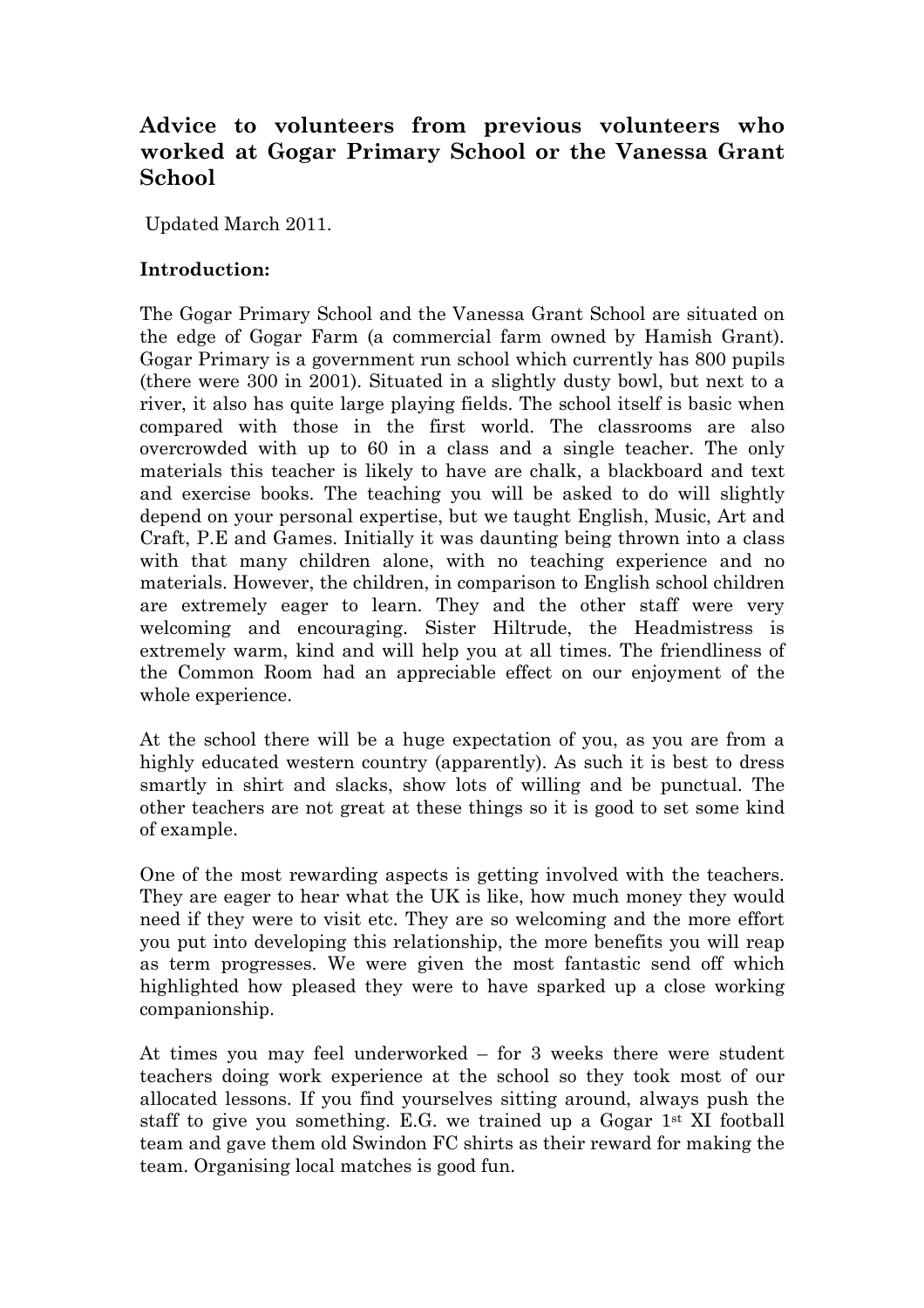The Vanessa Grant School is a government run residential school for mentally handicapped children. Its development has been subsidised by the V.G.S Trust. Hence it is well furnished with good facilities and a beautiful complex. Similar to Gogar, there is a dedicated Headmistress, Naomi Ndungu, and a committed staff room who look after about 35 children. It is situated at the end of Gogar's playing fields and both schools are about a 10 minute cycle or a 25 minute walk from the accommodation. See the website: <http://www.vanessagranttrust.org/>

The atmosphere in VGS is more welcoming and friendly, every child will love, hug and want to be your best friend. The teachers are very dedicated to the children and will expect the same from you.

#### **Accommodation:**

The accommodation is basic but there is electricity, running bore hole water and a Kuni burner which, if lit, provides hot water for a shower in 15 minutes. There are two bedrooms, two bathrooms with flushing toilets, a living room (painted during the teacher strike so it is looking fresh) and a small equipped kitchen, which also has a small fridge. Beds and bedding and mosquito nets are provided. There are water filters and internet access via a dongle, if you have a laptop. The views of the farm are fantastic.



#### **How to get here:**

The postal address of the farm is Box 60, Rongai, Nr. Nakuru, 20108, Kenya. It is physically located about 1km from Rongai village. Rongai is 30km NW of Nakuru which is 130km NW of Nairobi. Rongai is near the western edge of the Rift Valley and 30km south of the Equator.

On arrival in Nairobi it is perhaps advisable to stay one night. We stayed in the Nairobi International Youth Hostel for approximately \$9 a night, it's very basic but is perfect for just a night stop and you can arrange pick up from the airport for about 1500 shillings. You can book the hostel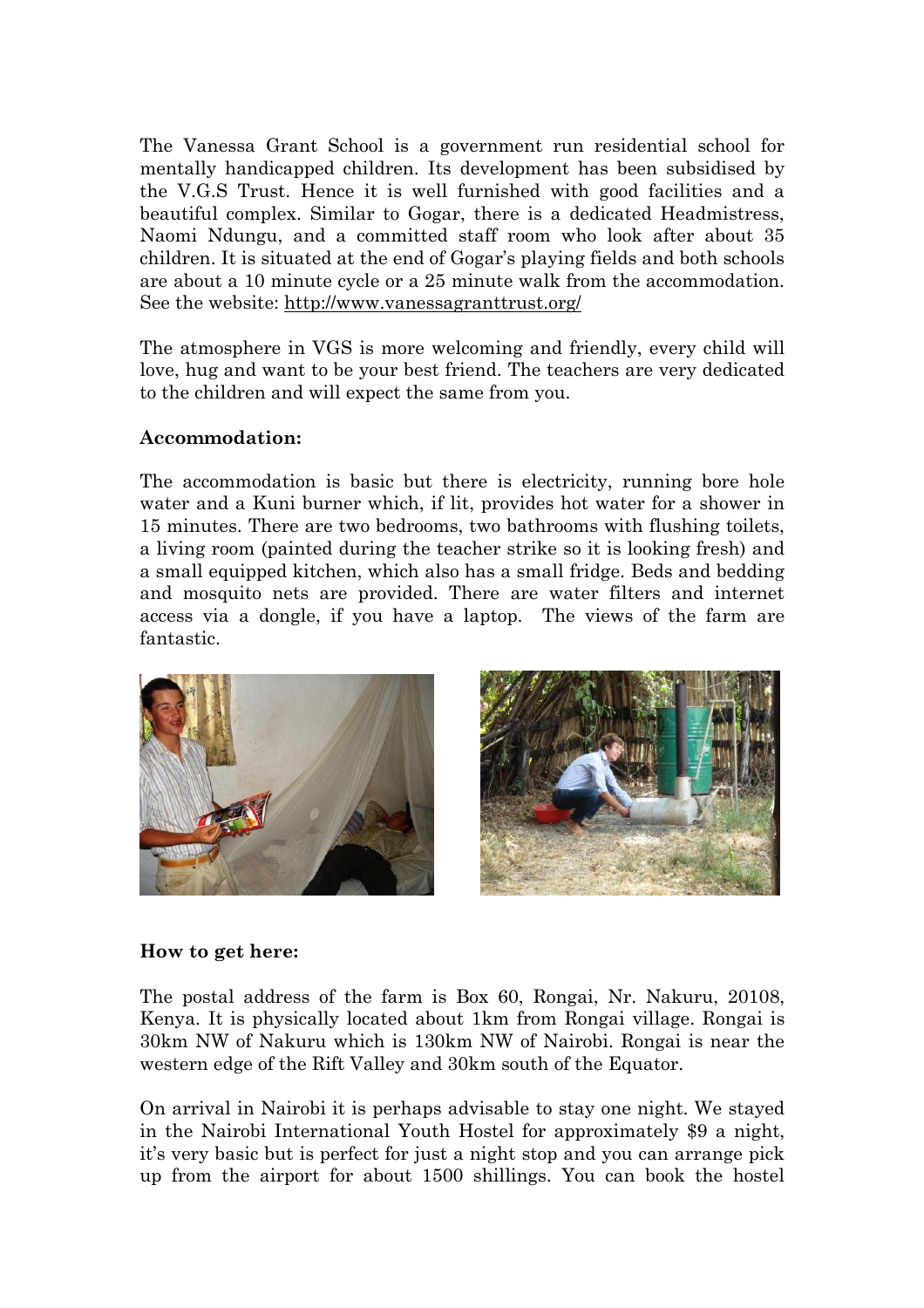either by calling on 254-20-2723012 or on the internet through hostel world.

In the morning arrange for a taxi too take you to the Eldoret bus going to Nakuru. The bus is large and costs 300 shillings for a three hour journey. Once in Nakuru find the Matatu to Rongai, this is situated near where the Eldoret drops you off, the Matatu costs 90 shillings. One piece of advice around bus stops: try not to talk to anyone asking where you are going, as they will try and show you the correct bus, but for a huge expense! However it can be useful to spend that little bit extra if you don't know where your going and whatever you do keep you luggage with you at all times even if large, always have it so you can see it, otherwise it will go missing.

From Rongai you will probably want to ring Johnny if you don't know your way around, but you are about 10 mins away from your house.

However you may want to use matatus or buses from the centre of Nairobi when you are more comfortable with the set up. If you are coming to Rongai for the first time you may feel unsafe in Nairobi and you may wish to just arrange a lift with somebody on the farm through Johnny. However a taxi all the way to Nakuru will be extremely expensive. (13200 shillings) It is expensive but worth it for getting you there safe in a foreign country you don't yet know. Johnny will be able to get in touch with a taxi driver called George. My advice is to fly over night arriving in Nairobi early morning so you are in Rongai by afternoon.

Later when you feel more comfortable in Kenya you will start to travel on your own. The public transport in Kenya is based on buses and matatus or on the bicycle-taxi which are called "boda-boda" (or little vehicles with three wheels called "tuk-tuk", mostly at the coast).

The matatu station in Rongai is situated on the main road. If you walk past the Celltell supermarket (on your left) and continue on the main road heading out of Rongai, you will see the station. Your best bet if wanting to go to Nakuru or further afield is to always get a matatu to Nakuru (this is really all you can do from Rongai). It tends to drop you on the dual carriageway opposite 'Gilani's supermarket or on the knitting needle roundabout by Barclays West. If wanting to potter around Nakuru, walking in to town is simple. When wanting to return to Rongai or catch your matatu to your next destination, head up the main high street and you will come to a roundabout with market stalls around it. Cross the roundabout and you will be met by fleets of matatus all stating where they go.

If going to Nairobi, we found a more reliable and comfortable matatu company called 'Prestige' which is situated up the side street opposite the Family Bank. It cost 350 shillings to get to Nairobi. There are no timings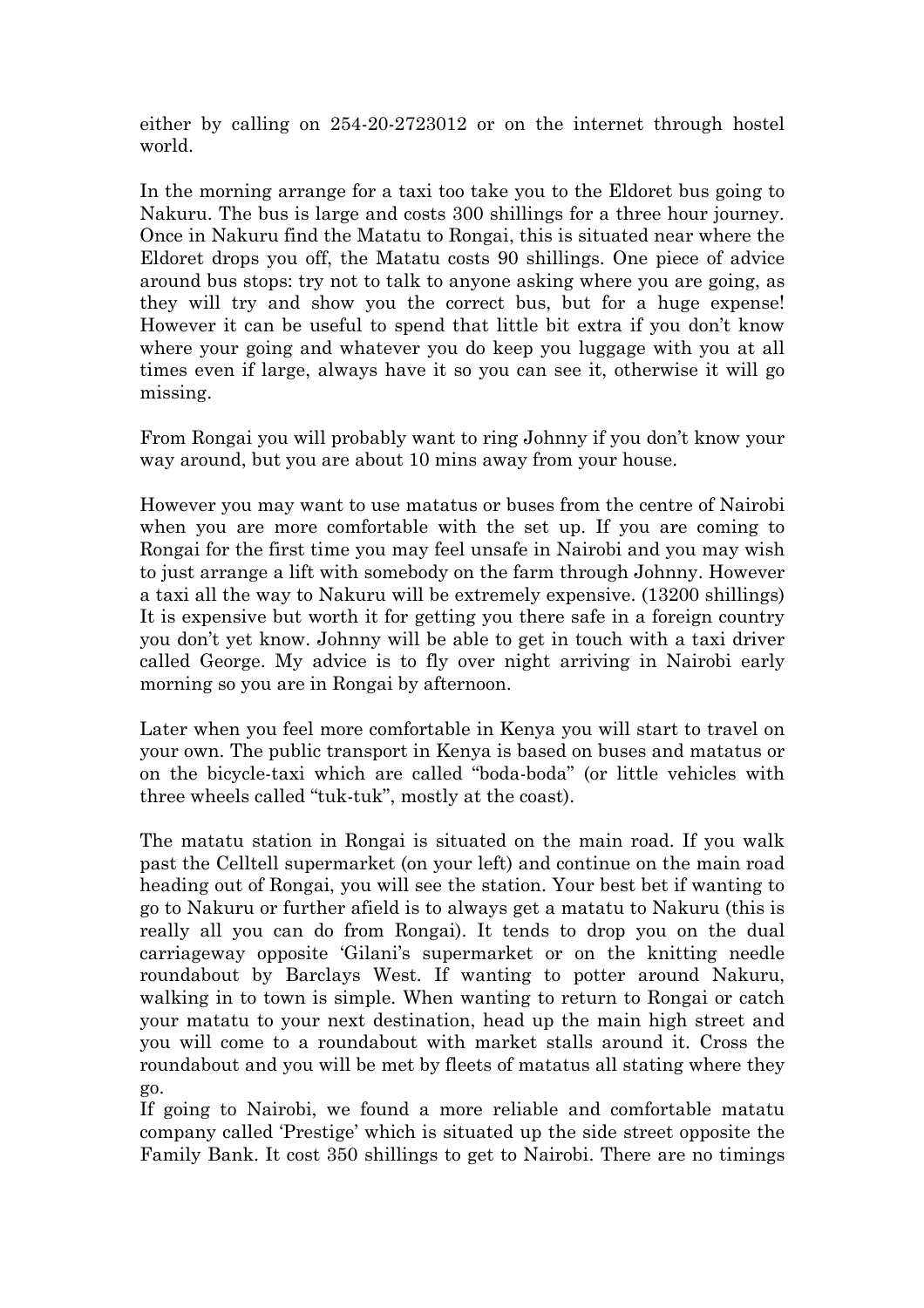for matatu departure – when a matatu is full it will leave, regardless of how long that takes so bear that in mind when returning home.

In Rongai and Salgaa you can easily go by boda-boda, if you do not want to walk.

They are more comfortable than they look like and they are quite fast. Usually they charge about 20KSH but it is fun bargaining with these boys.

Be careful at the bus stations and in crowed vehicles. Keep your money hidden and make sure nobody can get his hands into your pockets. It is a law to close the seat belt but nobody seems to care. You will only see people closing them when a police control is in sight. (You better close it then because the police will charge you for an opened seat-belt.) The law also says that a Nissan is not allowed to carry more than 14 passengers. However, there is always space for one more (or a goat or a chicken!)

There is a matatus that drives from Rongai to Nakuru and back charging 70KSH for one way.

If you want to travel through the country or even through the neighbour countries like Tanzania and Uganda going by bus should not be a problem and is probably the cheapest way. There are many different companies and you will find a great variety. Some are very luxurious and include free drinks and biscuits while others will not offer you more than an uncomfortable seat and four wheels (more or less). Reliable companies that can be found in Nakuru are: Akamba, (which you can see at the right side of the highway when you enter Nakuru), Easy Coach, (Kenyatta Ave., close to the first round about) and a company that runs 10-seated Nissans, called Mololine Shuttle, (opposite Odeon cinema). A trip from Nakuru to Nairobi will take about 2 ½ h and costs 260-600KSH. To Kisumu it might take about 3h to get there and it will cost you the same price. Make sure that the makangas can not overcharge you (which they try very often when they notice that you are taking this route the first time).

If wanting to go to the coast from Nairobi, find one of these bus companies and buy your ticket a couple of hours in advance. It is best to travel overnight as you arrive first thing in the morning. The trip to Mombasa form Nairobi is about 10 hours with one stop on the way. 'Akamba' is another good bus company.

It is better to ask the price from somebody not to do with matatu before embarking, to get a fair fare.

# **Things to do during free time:**

Initially we did not really know what to do with ourselves in what seemed to be a lot of free time. We read a large number of books, kept up journals, adapted to cooking (and cleaning) for ourselves and walked around the farm becoming accustomed to the layout. However, when we settled in we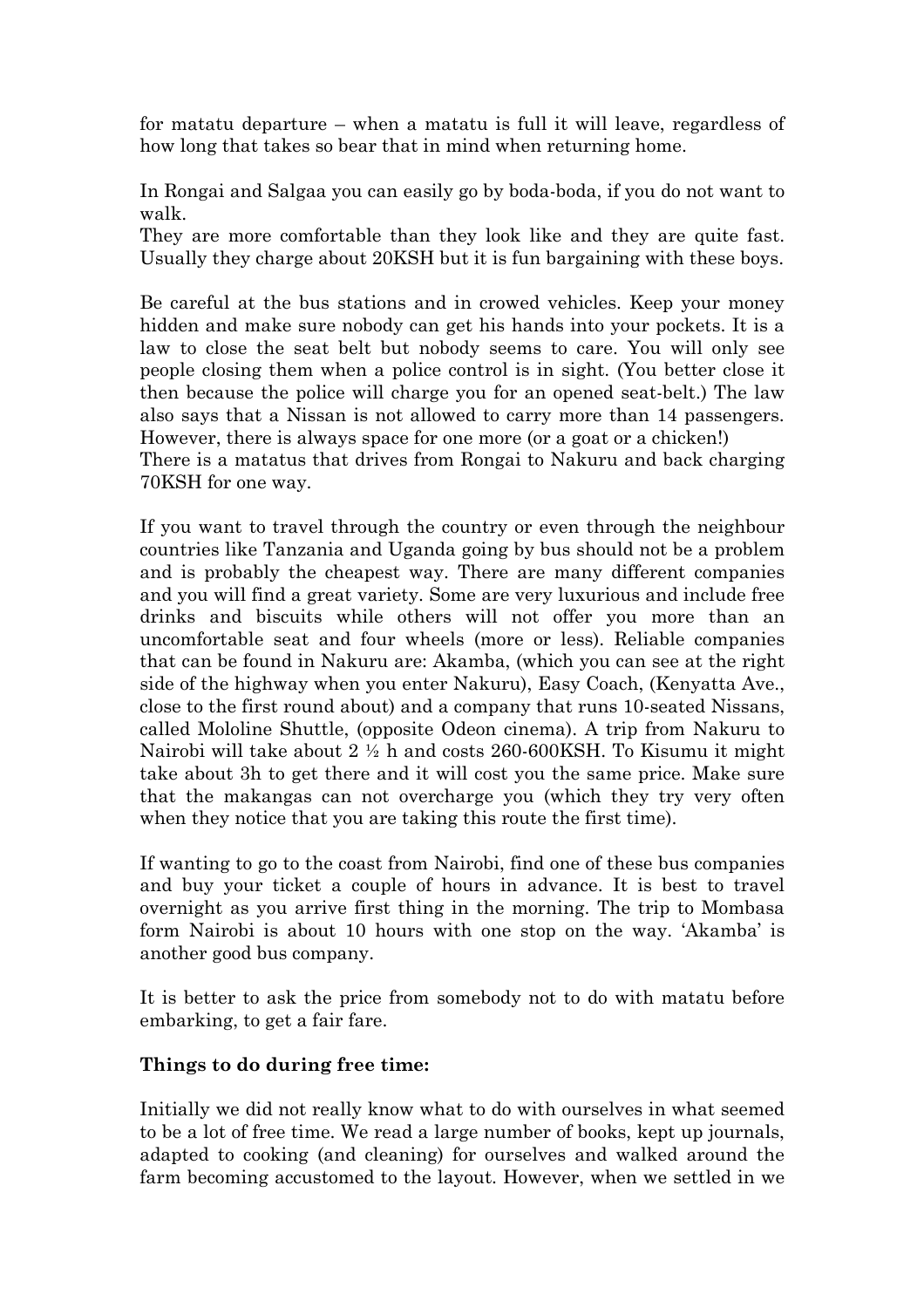found ourselves constantly busy: visiting people on the farm, doing exercise, listening to music, swimming and having bikes enabled a great deal of freedom. We are now able to quickly venture to the bars: 'Trust', 'The Small Joint Inn' etc. and the legendary 'Secret Café' – situated between the garage and post office with cold sodas and arguably the world's best chips. At weekends we frequently went to Nakuru or went on trips to the national parks, Gilgil, Naivasha, Lake Baringo, and Bogoria etc. In Nakuru there are two main nightclubs: Coca Savana and Dimples, but we would advise you to get to grips with Kenya before venturing into these clubs: they are an experience.

#### **Lamu:**

If you have a couple of weeks definitely go and see the coast, it's a long journey but well worth it. We recommend Lamu a tiny Island off the coast. It is a very Muslim community with no cars and the entire islands electricity is generated off diesel.

Transport there is quite easy. Once in Nairobi take the MASH bus too Mombasa for about 800 shillings depending on how smart the coach is, whatever you do don't take any other coach though as MASH is cheaper, more comfortable, has aircon and has good suspension which is a necessity considering the road runs out totally in places. We took it overnight so to get into Mombasa in the morning. From Mombasa take the bus too Lamu, we advise you not to stop at Malindi as the centre although pretty is not very nice and it is difficult to find transport from Malindi too Lamu.

Once in Lamu stay in the Casuarina a basic guest house which costs 500 shillings a night and is on the water front. The accommodation is basic but clean and the staff are very helpful, but book this well in advance. In Lamu you will get bothered a little by the hawkers trying to sell you stuff. These guys are like none we have seen in Kenya, they come across as very genuine and almost trustworthy but they will rip you off, but very subtly, so watch out.

Try and take a Dow trip they are really good fun and you have lunch on the beach, it should cost between 600 and 800 but no more, so haggle. Also visit Shella beach, you can get a boat to it for 100 shillings, it really pretty and relaxed. There are only two main pubs on the island, we only went to Petley's (its on the sea front – you will see it walking past) because we liked it so much, but don't go downstairs go upstairs, its far nicer you may need someone to direct you on how to get to the upstairs part. As there are only the two bars everyone goes there so the atmosphere is great. Another great place is coconut juice garden it has the best juice on earth and the food is very cheap, filling and wont give you food poisoning, it is just on the 'main street'.

#### **Other people on the farm:**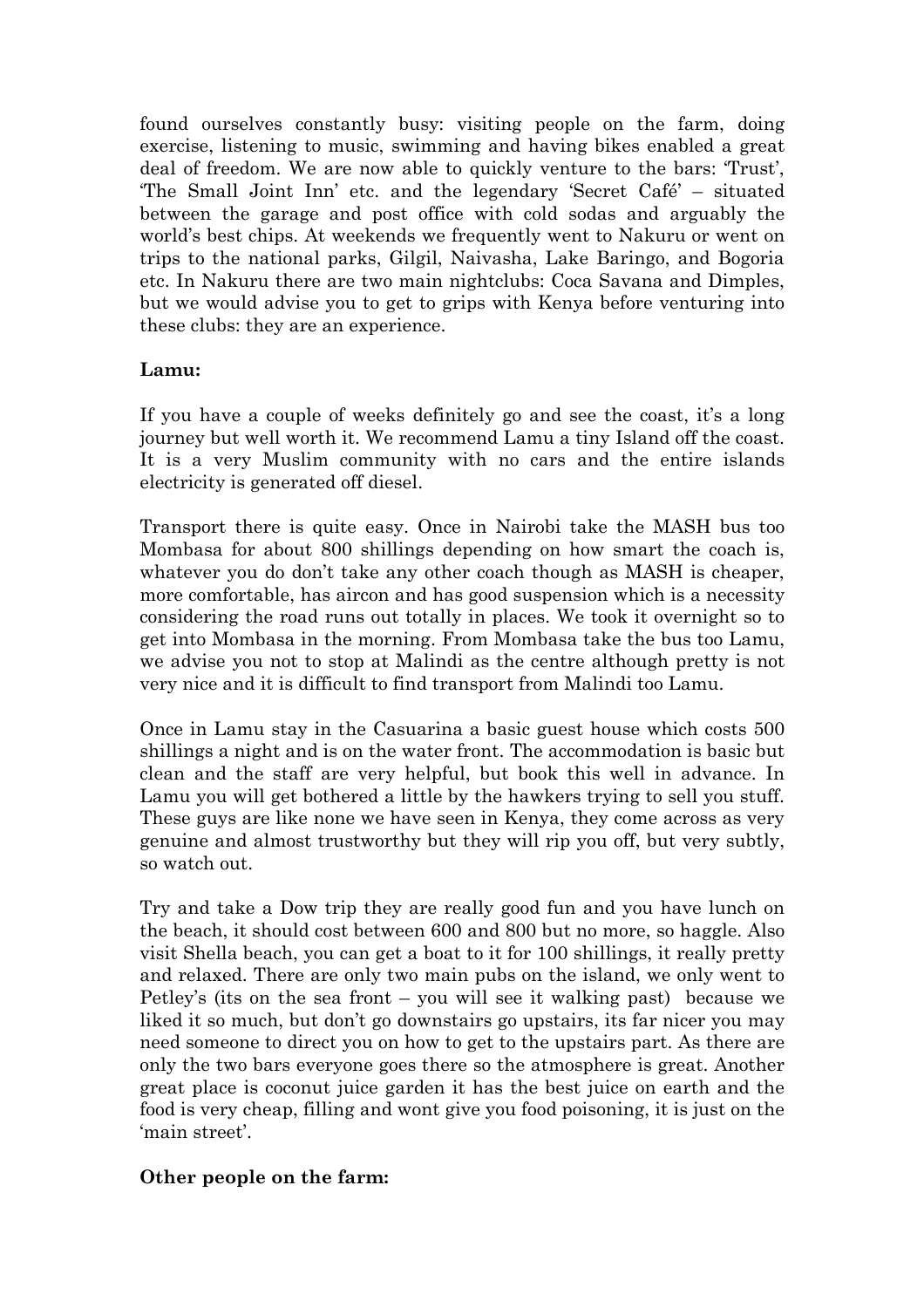We found the people extremely welcoming on the farm and in Rongai. Johnny and Helen tended to be the first we called on when in a difficulty and acted a bit like adopted parents whilst still allowing us complete independence. For things obtainable through the farm such as gas etc. Hamish (the farm owner) is the person to liaise with. All are extremely accommodating and willing to help in any way they can. Simon and Anabelle are the closest permanent neighbours being only 100 metres across the field. They are most friendly, always inviting you over to watch rugby. We had some cracking evenings there what with all the dogs and the two boys charging around. The best way to re-pay their generosity is to offer to record any rugby if they are planning on going away, and a nice gesture is to bring your own beers.

There are also several other couples on the farm including the Potgieters (Willy and Nickie), who have a daughter Katie, who is the same age as us (18). They are also most kind, often inviting us for supper/drinks. They will probably allow you to use their computer which is a godsend as it is far quicker than any internet café and saves a trip to Nakuru. Rubin is the gardener and is very useful for the odd job in the house; also he will frequently bring round veg from Emma's patch. Rubin can also arrange for Fatima to come, clean the house and occasionally cook for 120 shillings for the day. However she speaks very little English so perhaps use Rubin to translate for you. She may not be needed but it is good to employ her none the less, she came to us once a week. If you want eggs go to the Potts they have the best eggs on the farm. We recommend going to collect them at the weekend.

Teresa is yet another very generous lady who lives near Johnny and Helen. She too offers supper every now and then, sometimes accompanied by a film.

Also it is often quite fun to have people over to your cottage for a cuppa, or a beer and if you are feeling up to it a meal. We invited round the Onslows and it proved to be a really good humoured evening, furthermore they brought round cold beverages which I am sure you will find very welcome, having lived without a fridge for a while.

We also did a cooking course with Helen (who has a professional experience in this field). As a way of re-paying everyone's kindness, we invited everyone over one evening for drinks and nibbles.

#### **Food:**

Most basic foodstuffs can be obtained from Rongai (bread, Blue Band margarine, rice, pasta, fruit and veg etc.) but any luxuries are obtained from Nakuru – our advised supermarket is Uchumi or Ukwala because it is quite cheap but most on the farm use Gilani's. Both are very easy to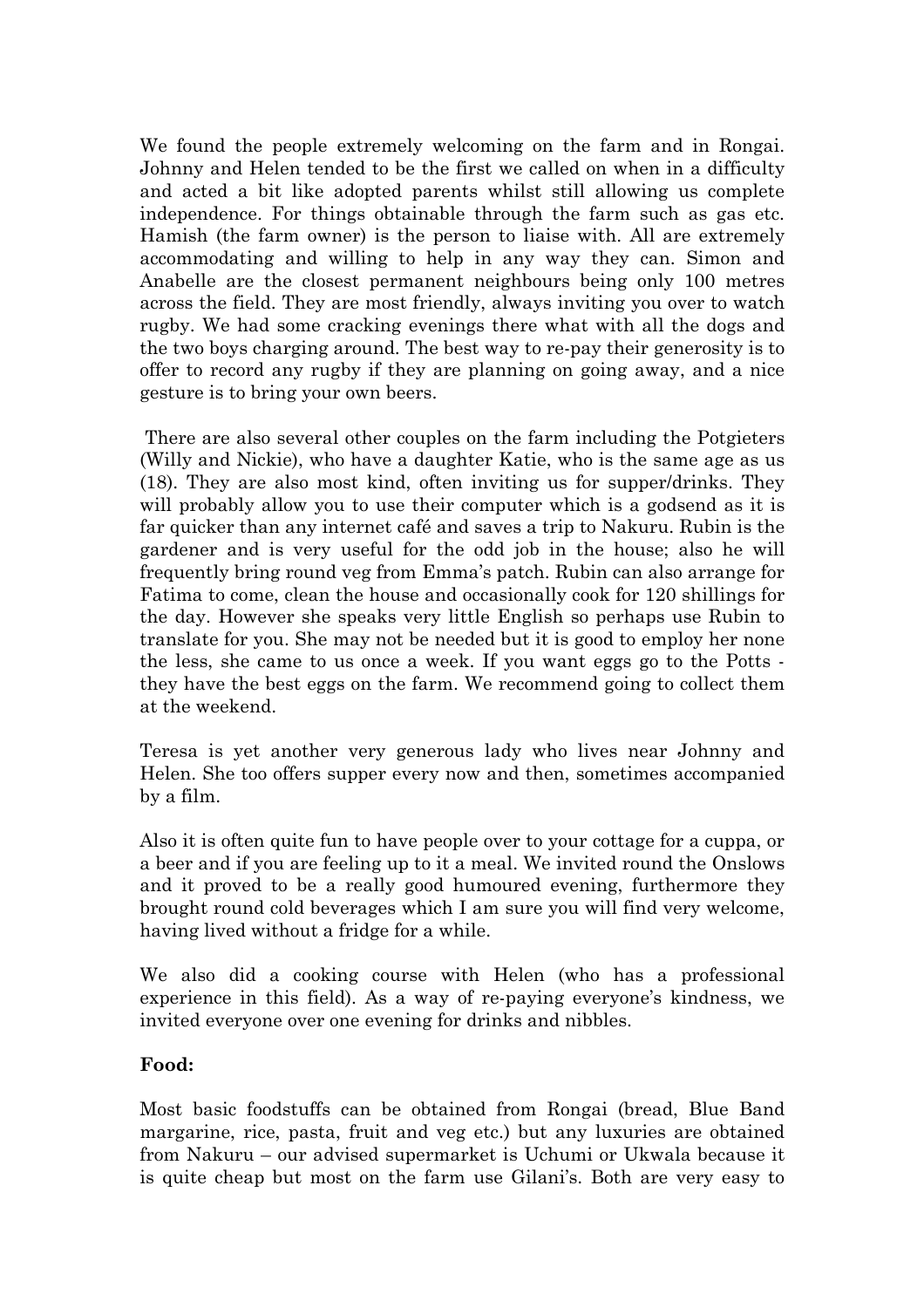locate on a trip to Nakuru. The fruit and veg market in Rongai is open on Wednesdays and Saturdays. The house is self catering but with no fridge. It is possible to use Simon and Anabelle's but it is best to avoid too many perishable items. Cooking will depend on what you make of it: commonly pasta with tomato etc. for us, but try making chapattis.

#### **Drink:**

The first time you buy beers or sodas (soft drinks such as coke, sprite etc.) you will have to pay a deposit on the bottles which is refundable on their return. A crate of sodas (you can mix and match between Sprite and Coke etc.) costs around 350 Ksh and a crate of Tuskers (national and best beer) is around 3500 Ksh (deposit included). If offered the local brew, 'changa', kindly refuse as you will go blind at best. For tea and coffee we bought UHT milk because it lasts longer.

You can buy mineral water from the Gogar farm at a cost of 256 ksh for 18.9 litres.

#### **Nakuru:**

Do not judge Nakuru on your first few visits, its great once you find your way around and find good café's. Furthermore you can buy cheap fake DVD's and CD's on the roadside and its quite fun haggling with them. Also the veg market is great for picking up fresh food, rather than some of the rather stale stuff in Rongai, this is very close to the bus stop.

The first time you go it can be quite daunting. Make sure you keep your money safely and walk with purpose. Uchumi and Gilani's are just off Kenyatta Ave. and should be easy to find. There are also various cafes including good coffee at the 'Nakuru Coffee House'. There is a Barclays ATM but the 'Bureau de Change' is open rarely. The best bank is Barclays but Visa and MasterCard work in most ATM's. The best currency is Sterling or Dollars. We recommend that whilst at the school you bring cash cards and some of both currencies. Travellers cheques are not especially useful and can cause a lot of hassle. Money and other valuables can be kept in a safe at Johnny and Helen's house.

The best internet café is 'Dreams' in a shopping plaza next door and upstairs to Uchumi. The first time you visit, a 'Lonely Planet' guide is very useful for both Nairobi and Nakuru, but you do not want to be seen using it as you will be marked out as a tourist and are likely to be hassled.

If you are looking for a good club experience go to the Summit resort. Its two miles out of town but is by far the best club in town.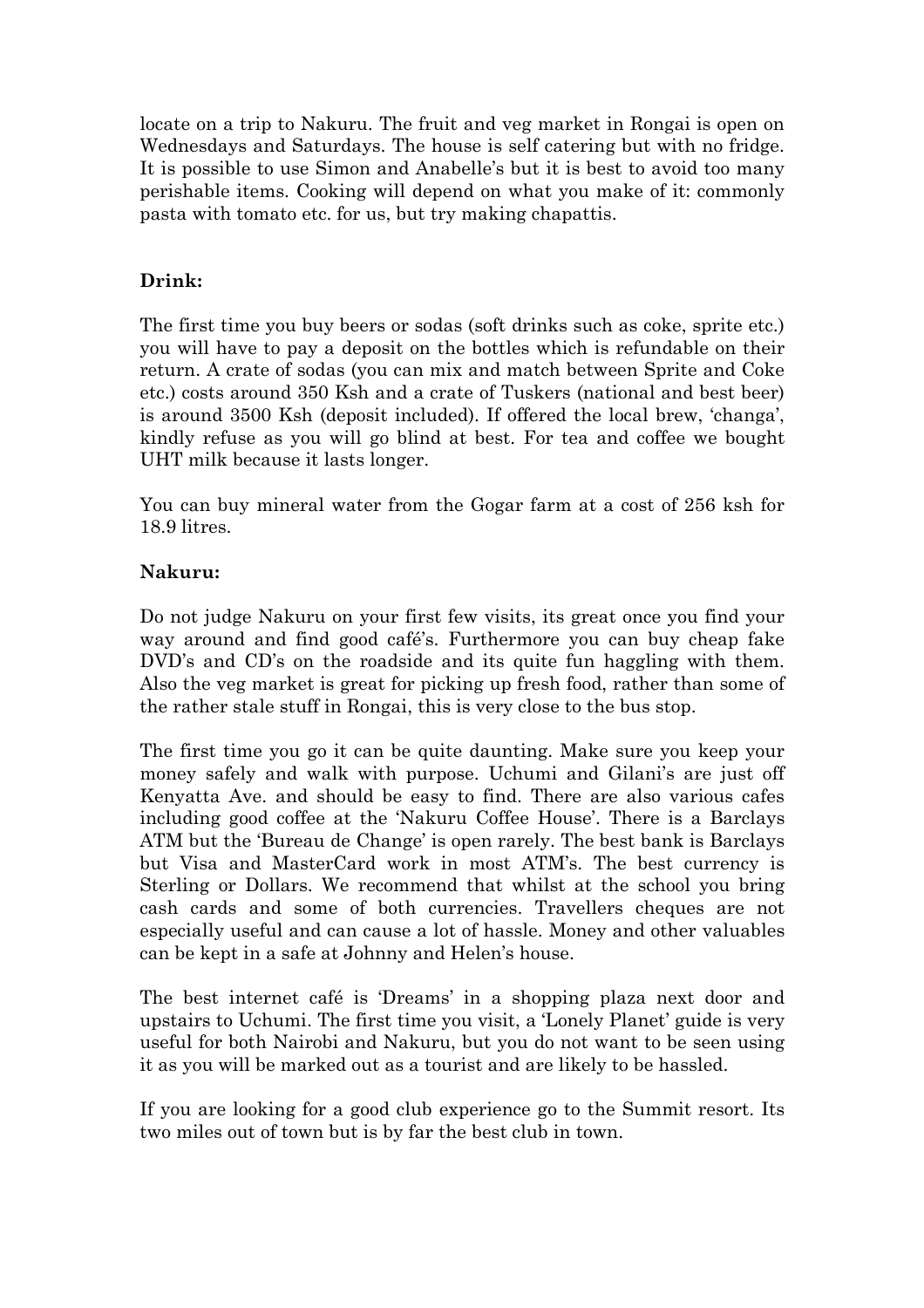Places to eat: The Courtyard (situated near Gilani's) is a good place for a nice sit down. While Tipsy's is a good fast food restaurant, try the random spicy circular chips. Coca Savana however is a very nice bar, where there is football and pool tables, but the food is not great, but there is a night club there till six the next morning we are told (Do not order the masala it will blow you away). A good place to stay although basic, the Tropical lodge near Gilani's was adequate and a room cost 300 ksh and we fitted 5 in it.

# **Budgeting:**

We spent about £40-£50 (approx. 4000 kshs) per week but this varies wildly on tastes, excursions, the type of food you eat. You will find imported items expensive, but you could get away with spending a lot less if you wanted to. In Rongai you will find basic food such as vegetables very cheap. Ten shillings will buy you a bucket of potatoes or ten tomatoes. Bulk buying in Nakuru also helps save money. It was nice to have some luxuries and it made everything more comfortable. Similarly it is nice to take beers etc round to peoples' houses or have them over for supper since they are always so hospitable. As an example this can add to costs. The price of trips also varies but they are invariably expensive. This weekly figure includes sundries such as gas, the cleaner (very nice and effective lady called Fatima), batteries for a radio etc. If you are here for longer than three months you will need another visa obtained from Nyayo house in Nairobi costing 2200 Ksh. The initial visa cost \$50 and although you can get them at the airport, we strongly advise to get it prior to arrival to avoid a lot of hassle. For the updated visa you will require two passport photos.

We lived on a budget of 500ksh a week each, which was enough to buy food. Using a kitty is the best and fairest way to manage the food and drink bills. However if we went out on the weekend we may spend up to 7000khs.

# **Bicycles:**

Bikes are provided. They are traditional looking 'Raleighs' which are very effective but constantly need repairing because of the terrain. You can fix most problems at the Onslows but if not feeling up to it, the best place to get them fixed is just up the hill from school (Gogar) at the small shop with the man in green overalls. They really are essential for mobility and were a 'god send'. Ours should be passed down but if you have to buy new ones spend a bit more on better quality. (There are now three bikes for volunteers to use, buying is not necessary however repairing will have to be done constantly.)

10ksh for a puncture repair, 250ksh for a new inner tube.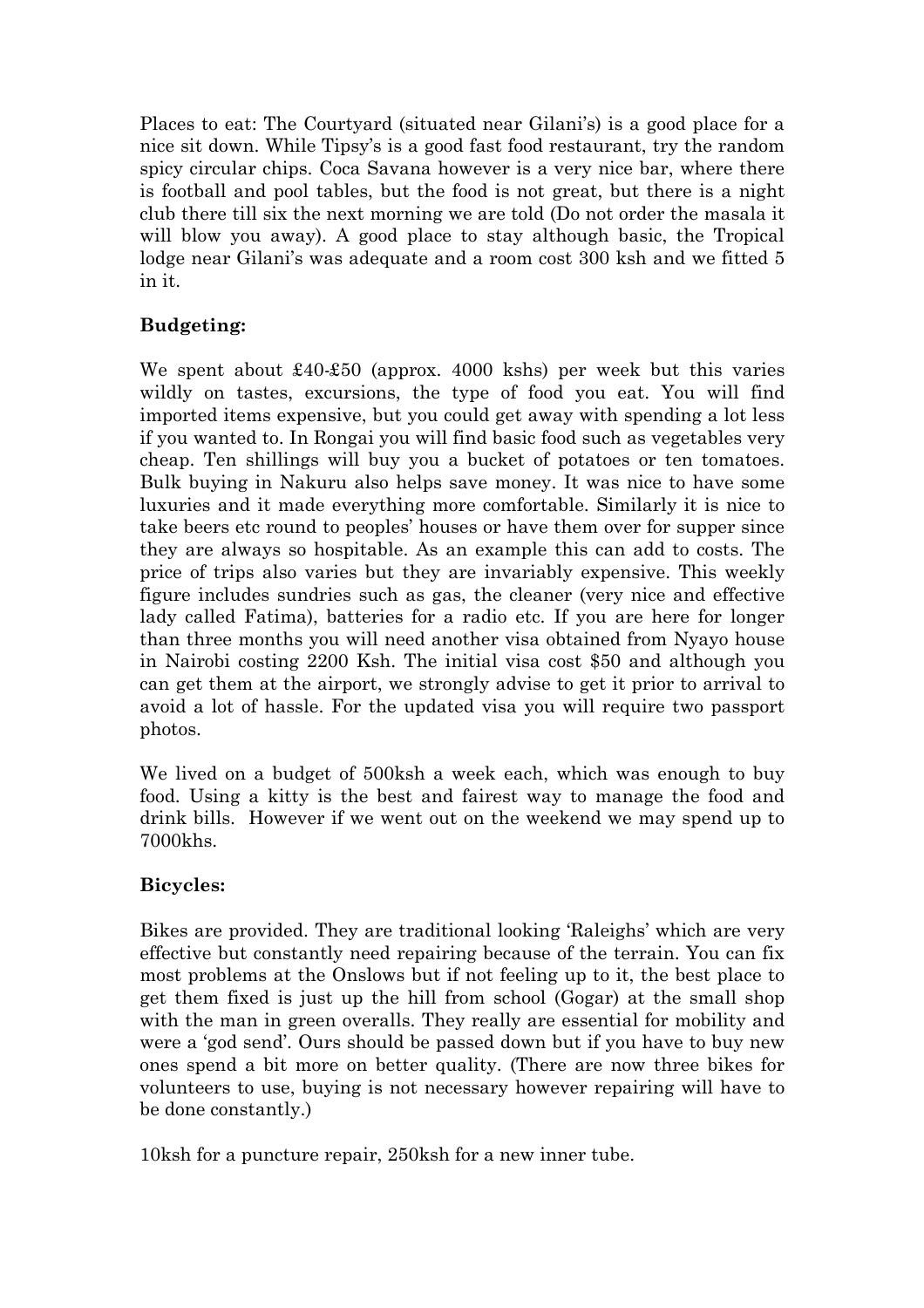# **Electricity:**

Plugs are the same as in the UK. There are sockets with an extension lead to charge phones etc. or run the music speaker off. There is lighting in all the rooms too.

#### **Excursions:**

Often at the weekends we found ourselves busy or too tired to go further a field. You may find things are put on for you by Sister Hiltrude or the other staff or even people on the farm but there are many areas of natural beauty nearby. Again a 'Lonely Planet' guide to Kenya is very useful. We would advise taking some time before and or after teaching to travel. There is a lot to see and not that much opportunity during term time. Try and go to Lake Elementaita, the coast or maybe a bit of safariing if you can afford it, although a lot depends on personal taste.

We preferred Eldoret to Nakuru as a town. Its 3-hour matatu ride away and has some good clubs and restaurants. Stay in the new Lincoln Hotel.

Safariing is a must in Kenya if you haven't done it before. The nearest Game park is Lake Nakuru. We did it very cheap by hiring a Vehicle with camping kit and camping over a weekend. Between 5 of us it cost us no more than 65 pounds each. N.B Try not to get stuck in the mud or you will come face to face with the Kenyan corruption problem

# **In General:**

Be optimistic with haggling, if they say 300 shillings try 150 and go from there. Anywhere without price tags you can do this, even in main shops. With haggling it can be quite effective to walk away but not with taxi drivers. Do not haggle with public transport. Matatus have going rates, if in doubt ask the other passengers what they are. Public transport is sometimes unreliable. There can be random delays due to breakdowns, jams or large crashes, so leave time either side of your expected travelling time for this. However it is quite rare.

Taxi drivers in big towns and cities like Nairobi or Mombasa are very useful, so if in a pickle find one and they will no doubt take you to the correct place, like bus stops or booking areas. However in terms of cost you will need to haggle very energetically. In Nairobi we found prices for travelling in the centre should be about 200 shillings and if you are travelling out of central Nairobi you should expect to pay 400 shillings. Around the drivers don't act too clueless as they will rip you off, perhaps tell them you live locally and you know what it should cost. 'Jatco' taxis are great if in Nairobi. You can ring them, tell them where to pick you up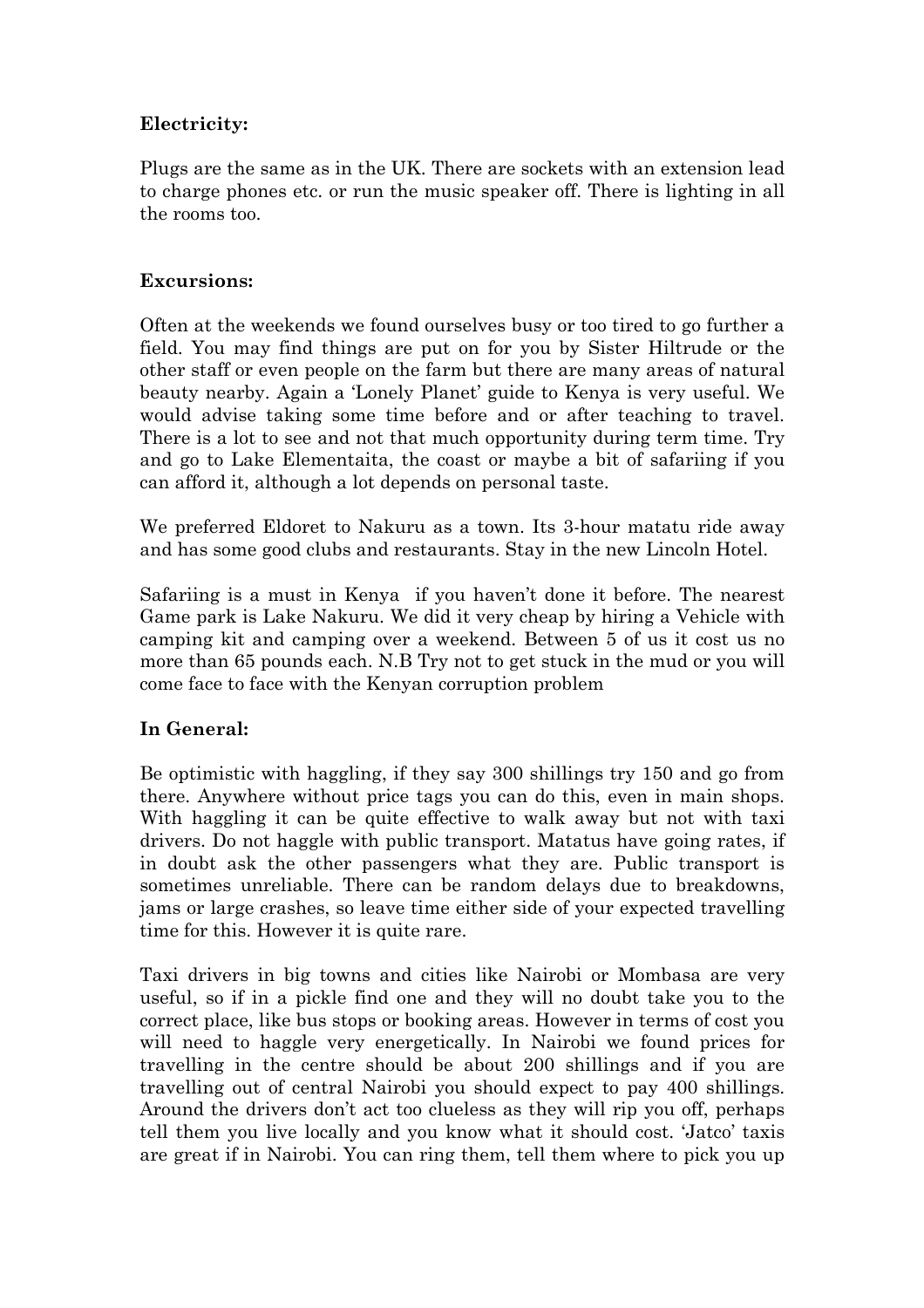and where to drop you and they will quote you a fixed price over the phone. The number is 0204440162.

Corruption is something we came across very rarely, however does happen as you are a tourist and if you are white you will be targeted even more. Usually it is police on road check; they will try and appear threatening and may ask for your passport, which is NOT needed whilst travelling in Kenya unless in a National Park. They will essentially try and make things difficult for you – In short this is them asking for a bribe. Whatever you do not bribe them. The most effective techniques for getting them off you backs are to confuse them by: Talking very fast, giving them random bits of paper, like the info for your hotel or something, inform them that you are a student, or ask them for their ID. If you do some of these things they should back off.

Beggars are very common around Nakuru and Nairobi especially. Don't give them money, as they will hound you every time they see you and make careers out of begging, which is dreadful for the Kenyan economy. Just realise that they will not mind if you refuse them money.

In the House buy Doom spray to ward off those annoying little flies. If there is a hairy caterpillar don't pick it up as you will break out in a nasty rash, just coax it out with a magazine. Bring travel wash as you will have to wash your cloths. Fatima can do most, but it is rude to give her underwear and finally on arriving in Kenya buy a Zain/Safaricom Sim card as it is very cheap to text only 10 shillings to England and 2.5 Shilling within Kenya and if people want to call you from England the best way is if they buy a card from either a post office, internet or general store called Go Bananas or find a number on the internet that reduces costs if punched in before your number (it is free). The reception to the UK is bad you need to talk as if it's an intercom as there is a large delay before the person on the line can hear you. It is perhaps best to inform the people you are contacting by phone of this as it can be very confusing otherwise.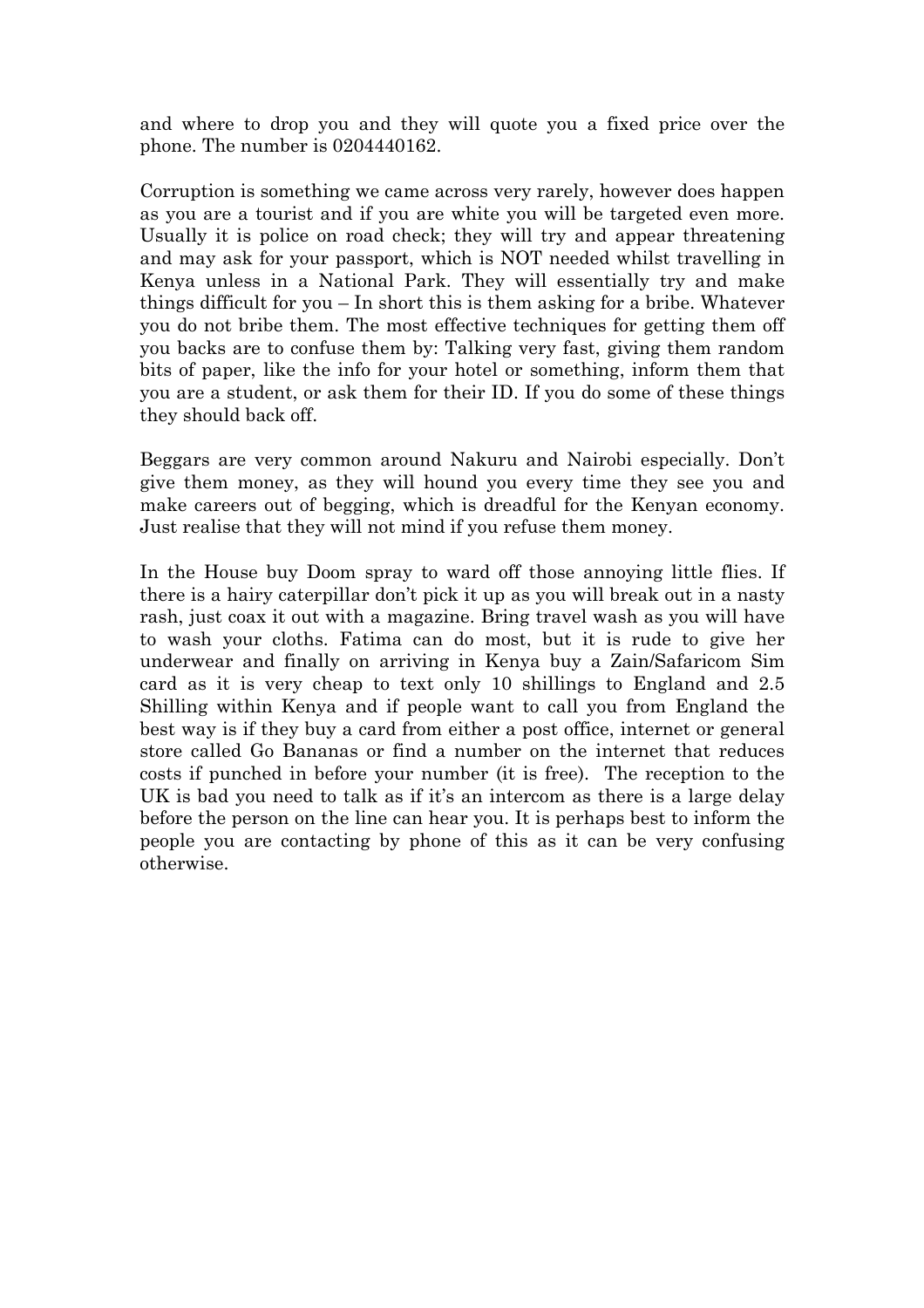

# **Essentials to bring:**

- Head torch
- Music
- Shirts and trousers for teaching (Non-Whites)
- Trainers and another pair of smart shoes
- Sunscreen and after sun
- A good camera and batteries
- Malarials
- A good hat
- Other obvious necessities (underwear, wash bag etc.)
- Books
- A FRIEND (You are highly likely to have a miserable time if you come on your own)
- Mosquito repellent
- A set of smart casuals.
- A Set of labour clothes
- Easy to clean clothes. E.g trousers without many pockets.

# **Our experience:**

The first few weeks were quite difficult to settle in and adapt to the lifestyle. This was perhaps due to an effort to live off a shoestring budget and learning how to live more primitively in a small African village. Things became easier when we moved into the current accommodation; we spent a bit more generally, became more adept at cooking and got on better with everyone on the farm and at the school. Essentially everybody was very friendly and similar to entering into any new community; it is